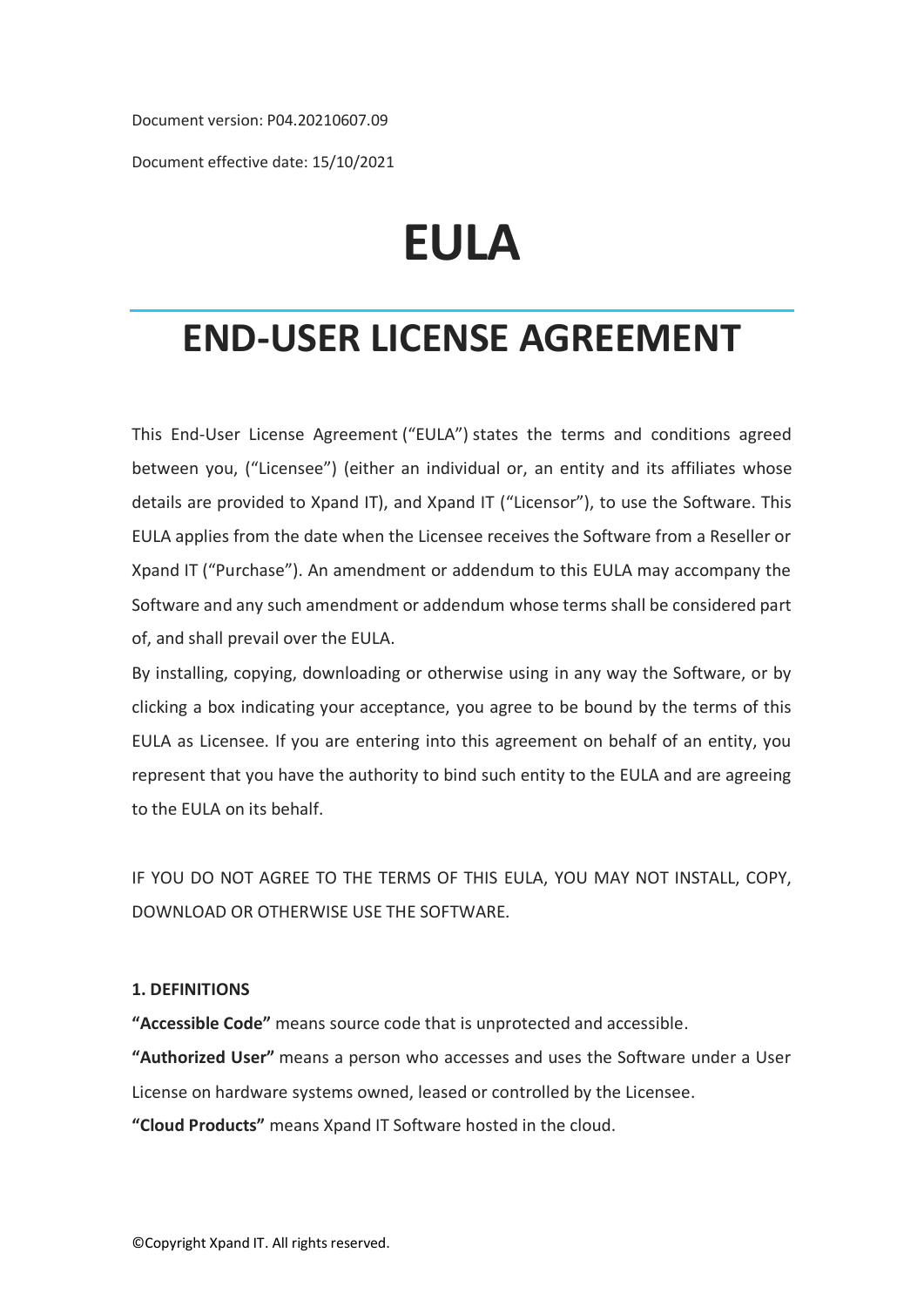**"Data Functions"** – means functions included in the Software to obtain information about usage from the servers where the Software is installed. The Licensee may freely disconnect the Data Functions at any moment.

**"Embedded Software"** means any third-party software that may contain Accessible Code, Protected Code or Media licensed by Licensor from a third-party and embedded in the Software.

**"Fees"** means all fees and expenses payable by the Licensee to the Licensor to use the Software and any Maintenance or User Licenses as applicable.

**"Free License"** means a license for which the Fees are waived by the Licensor. **"Maintenance"** means the provision by the Licensor to the Licensee, of Software updates and/or enhancements made generally available to customers from time to time, and online technical support for the sole purpose of addressing technical issues relating to the use of the Software.

**"Media"** means all images, icons, text files, pdfs or other static non-code assets contained within the Software.

**"OEM Distribution"** means distribution of the Software either as a bundled add-on to, or embedded component of, another application with such application being made available to its users as, but not limited to, an on-premises application, a hosted application, a Software-as-a-Service offering or a subscription.

**"Paid License"** means a license for which Fees have not been waived by the Licensor.

**"Parties"** means either the Licensor or the Licensee or both.

**"Products**" means the Software, Maintenance, Cloud Products and other services or data, distributed by Xpand IT or any Reseller.

**"Protected Code"** means any source code that is protected against access by the Licensee and any third-party without the Licensor's prior written permission and is otherwise not accessible under this EULA.

**"Purchase"** means acquisition of the User License from a Reseller or Licensor.

**"Reseller"** means a third-party seller and distributor of Products under authorization from the Licensor.

**"Software"** means the Licensor's "Xpand IT" branded software that accompanies this EULA, which may include computer software, Accessible Code and Protected Code,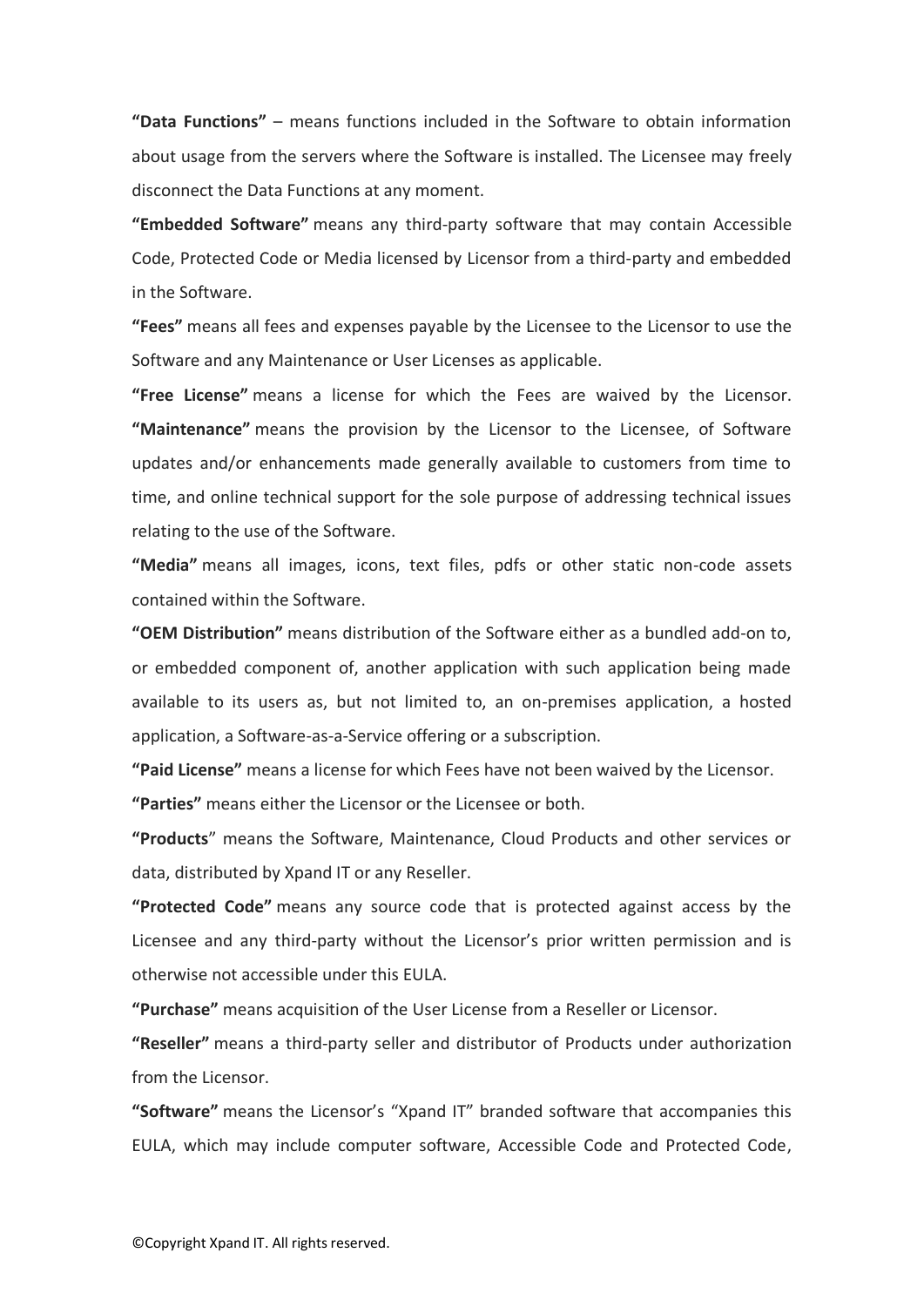associated media, Media, printed materials, electronic or online documentation, Internet-based services and Embedded Software.

**"Term"** means the moment up to which one License is valid.

**"User License"** means a license granted under this EULA to the Licensee to permit an Authorized User to use the Software. The number of User Licenses granted to the Licensee depends on the Fees paid by the Licensee.

**"Xpand IT"** means Xpand Solutions - Informática e Novas Tecnologias, Lda.

### **2. GRANT OF LICENSE**

The Software is licensed, not sold. Upon Licensee's acceptance of this EULA, Licensor grants the Licensee the non-exclusive and a non-transferable right to use the Software subject to the following conditions:

### **2.1 Paid License**

### **2.1.1 Authorized Users**

The licenses granted are subject to the condition that the Licensee must ensure the maximum number of Authorized Users accessing and using the Software concurrently is equal to the number of User Licenses for which the necessary Fees have been paid to the Reseller or Licensor. The Licensee may purchase additional User Licenses at any time on payment of the appropriate Fees to the Reseller or Licensor.

### **2.1.2 Number of Instances**

Unless otherwise specified in your Order, for each Software license that you purchase, you may install one (1) production instance of the Software on systems owned or operated by you or one of your Authorized Users. We may also make available "developer" licenses free of charge for certain of our Software offerings to allow you to deploy non-production instances, such as for staging or QA purposes. To request a nonproduction licenses please open a ticket on Service Desk.

### **2.1.3 Backup**

The Licensee is permitted to copy the Software for data protection, archiving and backup purposes only and for no other purpose. However, only the strictly necessary number of backup copies may be made.

### **2.2 Evaluation License**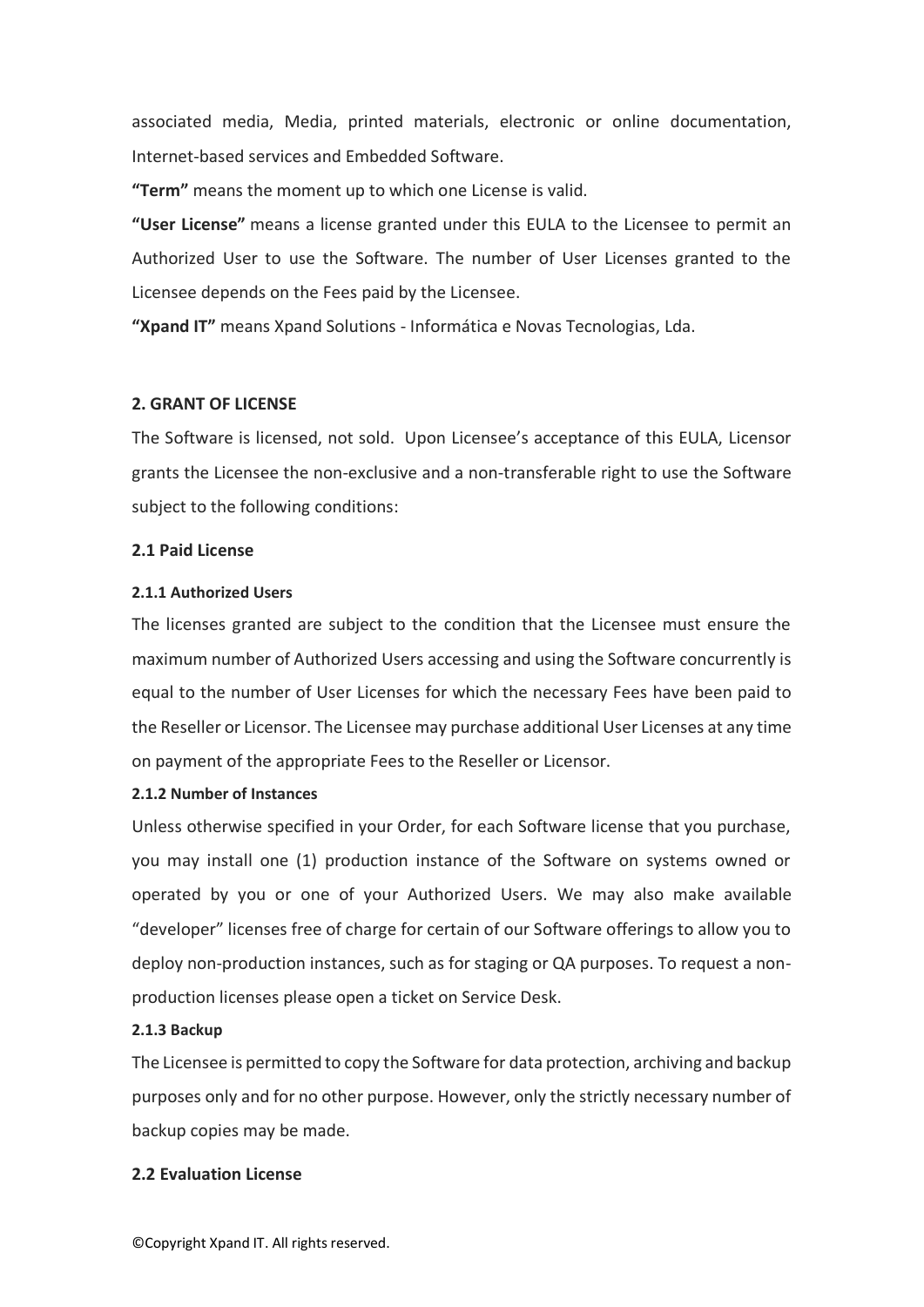### **2.2.1 Installation and Use**

Licensor may, at its sole discretion, provide evaluation copies of the Software, which may have limited functionality, to a Licensee to assess the Software. Such evaluation copies will be provided under an Evaluation License that limits the period during which the Licensee may download, install, use and operate the Software ("Evaluation Period") and limits the number of temporary users. Upon the expiry of the Evaluation Period, the Software will cease to function and the Licensee must remove and delete all copies of the Software in its possession.

### **2.3 General License Terms**

### **2.3.1 Scope**

Each License granted by the Licensor under this EULA is unless otherwise specified in this EULA or agreed by Licensor in writing, a worldwide, non-exclusive and nontransferable authorization to use the Software up to its Term.

The Licensee must: (a) ensure that only an Authorized User uses the Software and only in accordance with the terms and conditions of this EULA and (b) ensure that the Software is not used for rental, timesharing, subscription service, hosting or outsourcing. The Licensee must not, whether through negligent act or omission, or without the prior written consent of the Licensor, which may be withheld at its sole discretion and conditions:

(a) decompile; reverse engineer; disassemble; modify; adapt; create derivative works from; or otherwise attempt to derive; any part or whole of the Software;

(b) directly or indirectly access or use any Embedded Software independently of the rest of the Software;

(c) sell; sublicense; rent, redistribute; reproduce; transmit; circulate; disseminate; translate or reduce to or from any electronic medium or machine readable form the Software or any data/information not owned by the Licensee which is provided to the Licensee through the Software to a person who is not an Authorized User;

(d) vary or amend the Software (including any Embedded Software; Protected Code or Accessible Code);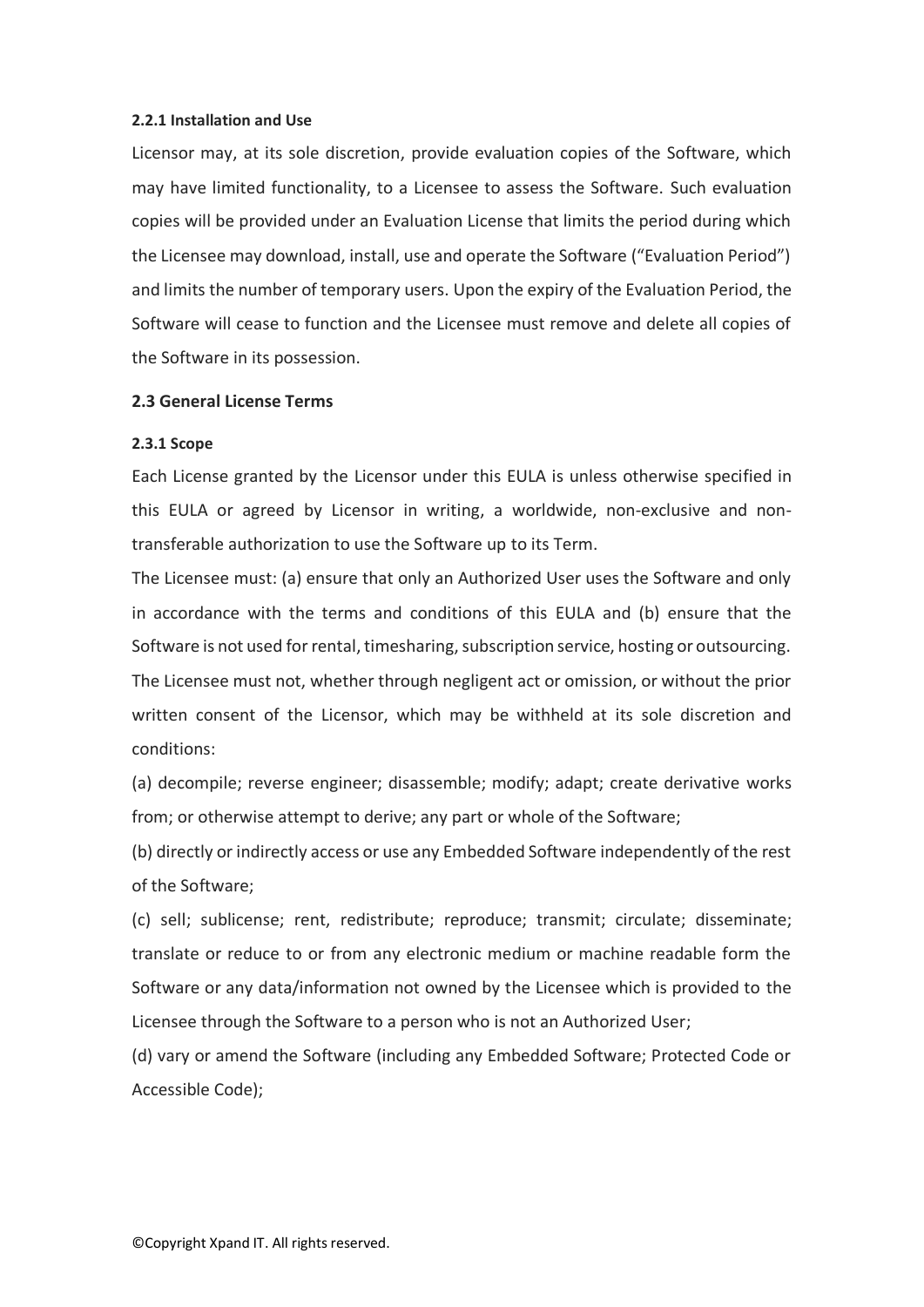(e) except as otherwise permitted in this EULA, publish; promote; broadcast; circulate or refer publicly of the use Licensor´s name; trade name; trademark; service mark or logo;

(f) commit any act or omission the likely result of which is that Licensor or any of its third-party suppliers reputation will be brought into disrepute or which could reasonably be expected to have or does have a material and adverse effect on Licensor interests; (g) distribute the Software via OEM Distribution without entering into a separate OEM Distribution Agreement with Licensor; or

(h) copy or embed elements of the Accessible Code contained in the Software into other software.

### **2.3.2 Duration**

Subject to the terms of this EULA and unless terminated earlier in accordance with this EULA, the term granted hereunder shall be: (a) for a Paid Perpetual License, perpetual; (b) for a Subscription based Product, the period of time of the Paid License subscription or renewal, or (c) for an Evaluation License, the Evaluation Period.

### **2.3.3 Permitted Computers**

Except as otherwise agreed in writing by the Licensor, the Licensee must only install the Software and make the Software available for use on hardware systems owned, leased or controlled by the Licensee.

### **2.3.4 Protection Mechanisms**

The Software includes license protection mechanisms that are designed to manage and protect the intellectual property rights of the Licensor and its third-party suppliers. The Licensee must not modify, alter, attempt to defeat or defeat such protection mechanisms or the use rules that the protection mechanisms are designed to enforce. Any such violation by the Licensee will result in the immediate termination of the License.

### **2.3.5 Data Functions**

The Software contains some data functions created to obtain data regarding the server and usage of the Software that will be sent to the Licensor, and that data will be used only for the Licensor internal purposes to improve and develop the Software capacities and performance.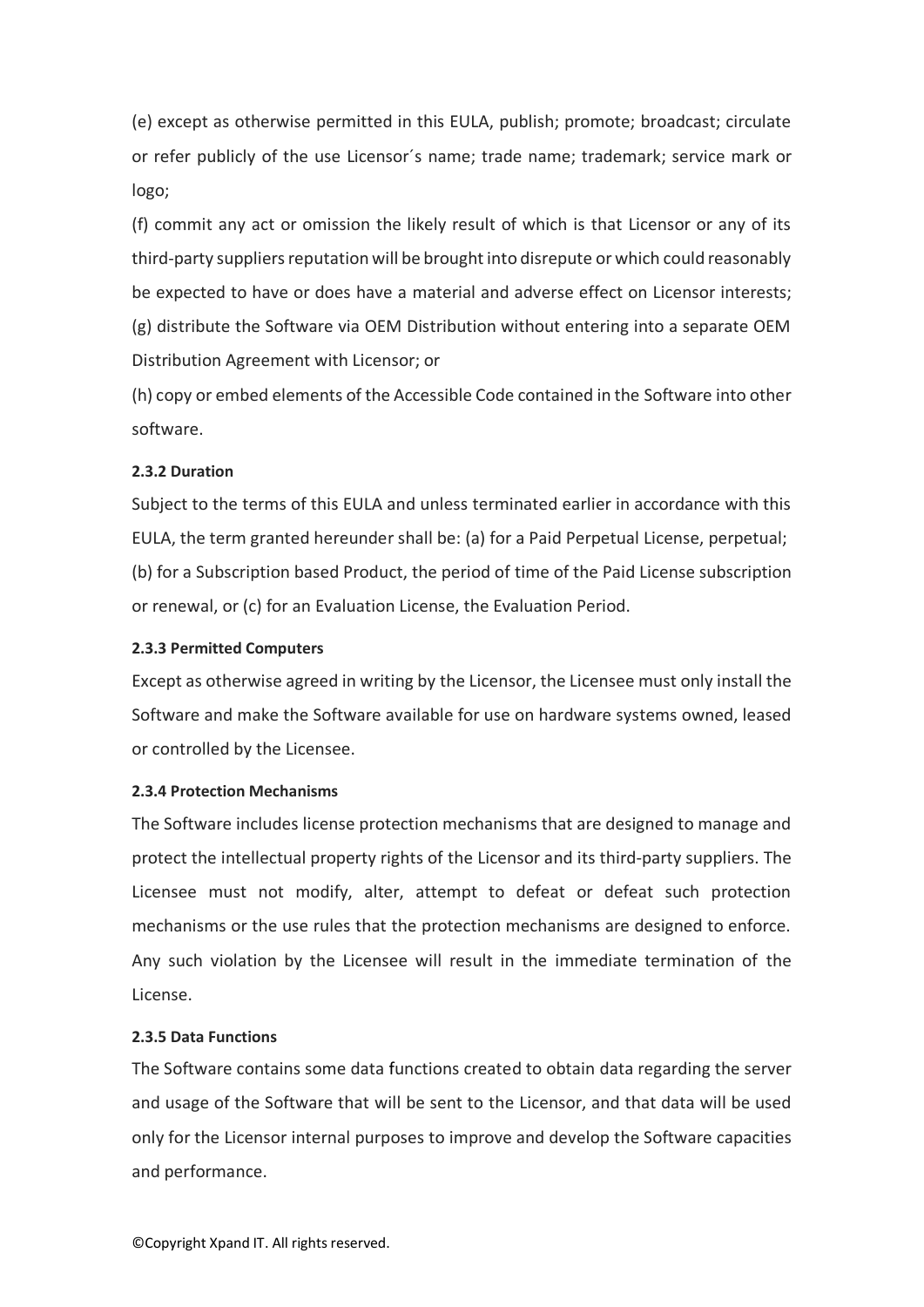Upon the Licensee's acceptance of this EULA, the Licensee also declares to authorizes the Licensorto receive and use the data obtained by Data Functions, only for the internal purposes referred above, and on the further confidential and non-disclosure terms and conditions included at the Xpand IT [Privacy Policy](https://www.xpand-it.com/privacy-policy/) and at [Cookies Policy,](https://www.xpand-it.com/cookies-policy/) that the Licensee hereby declares to know.

The Licensee may freely disconnect the Data Functions at any moment without any cost or payment of any kind.

### **2.3.6 Responsibility for Non-Controlled Systems**

If the Licensor permits the Licensee to install the Software or make the Software available for use on hardware systems not owned, leased or controlled by the Licensee ("Non-controlled Systems"), the Licensee will ensure that the users of such Noncontrolled Systems comply with the terms of this EULA and the Licensee will indemnify the Licensor against all costs, damages and loss it suffers arising from such installation or use of the Software on Non-controlled Systems.

#### **3. FEES**

The Licensee must pay all Fees by their due date notified to the Licensee and in the manner directed at the time of Purchase of the User License. Failure to pay the Fees by the due date will result in the immediate termination of the Licenses granted under this EULA.

### **4. MAINTENANCE AND SUPPORT**

### **4.1 Additional Software and Services**

This EULA applies to updates, supplements, add-on components, or Internet-based services components of the Software ("Supplementary Software") that the Licensor may provide to the Licensee or make available to the Licensee after the date the Licensee obtains its initial copy of the Software, unless the Licensor provides other terms along with any Supplementary Software. The Licensor reserves the right to discontinue any Internet-based services provided to the Licensee or made available to the Licensee through the use of the Software.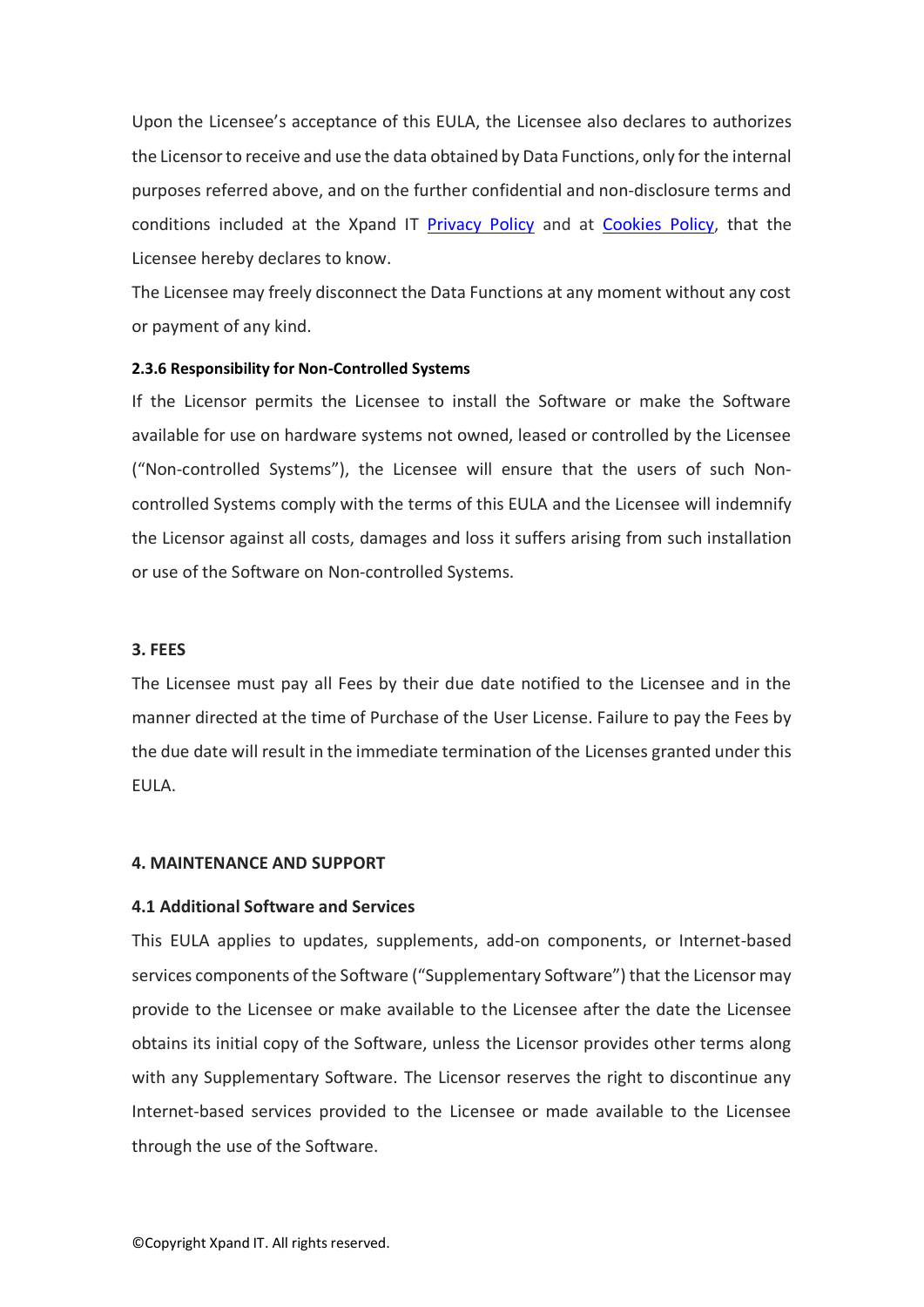### **4.2 Support Services**

The Licensor may offer support services, and such services may be subject to the payment of additional Fees. Any such support services will be the subject of a separate agreement available here [https://www.xpand-it.com/sla/.](https://www.xpand-it.com/sla/)

### **5. INTELLECTUAL PROPERTY**

### **5.1 Ownership and Reservation of Rights**

The Licensor retains all rights, title and interest in and to the Software (other than Embedded Software), as well as all intellectual property rights (such as copyright, patent and trademark) in and to the Software not expressly granted to the Licensee in this EULA. The Software is protected by copyright and other intellectual property laws and treaties. The Licensee does not acquire any rights of ownership in the Software hereunder.

### **5.2 Embedded Software**

The Licensee acknowledges the Software contains Embedded Software and that in addition to the obligations of this EULA, additional obligations may apply in relation to any use of Embedded Software by the Licensee, which is not in accordance with the use of the Software as permitted under the terms of this EULA. In such circumstances, the Licensee must consult the relevant third party to acquire any necessary licenses and consents in relation to its use of any Embedded Software.

### **5.3 Licensee shall not remove markings**

The Licensee may not remove any titles, trademarks or trade names, copyright notices, legends, or other proprietary markings on or in the Software. The Licensee is not granted any rights to any trademarks or service marks of the Licensor.

### **6. WARRANTY AND DISCLAIMER**

### **6.1 Due Authority**

Each party represents and warrants that it has the legal power and authority to enter into this Agreement, and that, if you are an entity, this Agreement and each Order is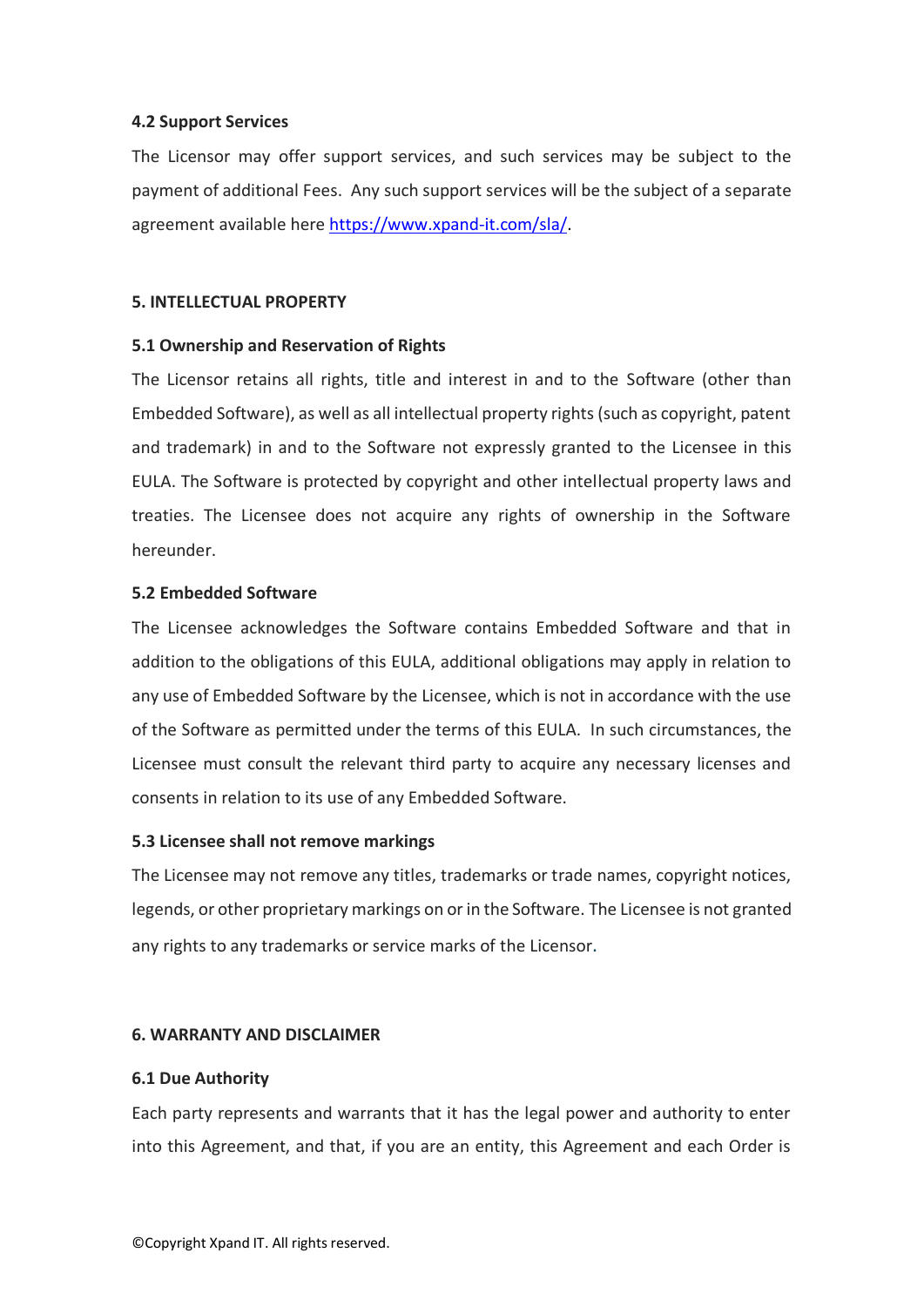entered into by an employee or agent of such party that is empowered with all necessary authority to bind such party to the terms and conditions of this Agreement.

### **6.2 WARRANTY DISCLAIMER**

ALL PRODUCTS ARE PROVIDED "AS IS," AND XPAND IT AND ITS RESELLERS EXPRESSLY DISCLAIM ANY AND ALL WARRANTIES AND REPRESENTATIONS OF ANY KIND, INCLUDING ANY WARRANTY OF NON-INFRINGEMENT, TITLE, FITNESS FOR A PARTICULAR PURPOSE, FUNCTIONALITY, OR MERCHANTABILITY, WHETHER EXPRESS, IMPLIED, OR STATUTORY WITH REGARD TO THAT PRODUCTS. YOU MAY HAVE OTHER STATUTORY RIGHTS, BUT THE DURATION OF STATUTORILY REQUIRED WARRANTIES, IF ANY, SHALL BE LIMITED TO THE SHORTEST PERIOD PERMITTED BY LAW. XPAND IT SHALL NOT BE LIABLE FOR DELAYS, INTERRUPTIONS, SERVICE FAILURES AND OTHER PROBLEMS INHERENT IN USE OF THE INTERNET AND ELECTRONIC COMMUNICATIONS OR OTHER SYSTEMS OUTSIDE THE REASONABLE CONTROL OF XPAND IT. TO THE MAXIMUM EXTENT PERMITTED BY LAW, NEITHER XPAND IT NOR ANY OF ITS THIRD-PARTY SUPPLIERS MAKES ANY REPRESENTATION, WARRANTY OR GUARANTEE AS TO THE RELIABILITY, TIMELINESS, QUALITY, SUITABILITY, TRUTH, AVAILABILITY, ACCURACY OR COMPLETENESS OF ANY PRODUCTS OR ANY CONTENT THEREIN OR GENERATED THEREWITH, OR THAT: (A) THE USE OF ANY PRODUCTS WILL BE SECURE, TIMELY, UNINTERRUPTED OR ERROR-FREE; (B) THE PRODUCTS WILL OPERATE IN COMBINATION WITH ANY OTHER HARDWARE, SOFTWARE, SYSTEM, OR DATA; (C) THE PRODUCTS (OR ANY PRODUCTS, SERVICES, INFORMATION, OR OTHER MATERIAL PURCHASED OR OBTAINED BY YOU THROUGH THE PRODUCTS) WILL MEET YOUR REQUIREMENTS OR EXPECTATIONS); (D) ANY STORED DATA WILL BE ACCURATE OR RELIABLE OR THAT ANY STORED DATA WILL NOT BE LOST OR CORRUPTED; (E) ERRORS OR DEFECTS WILL BE CORRECTED; OR (F) THE PRODUCTS (OR ANY SERVER(S) THAT MAKE A HOSTED SERVICE AVAILABLE) ARE FREE OF VIRUSES OR OTHER HARMFUL COMPONENTS.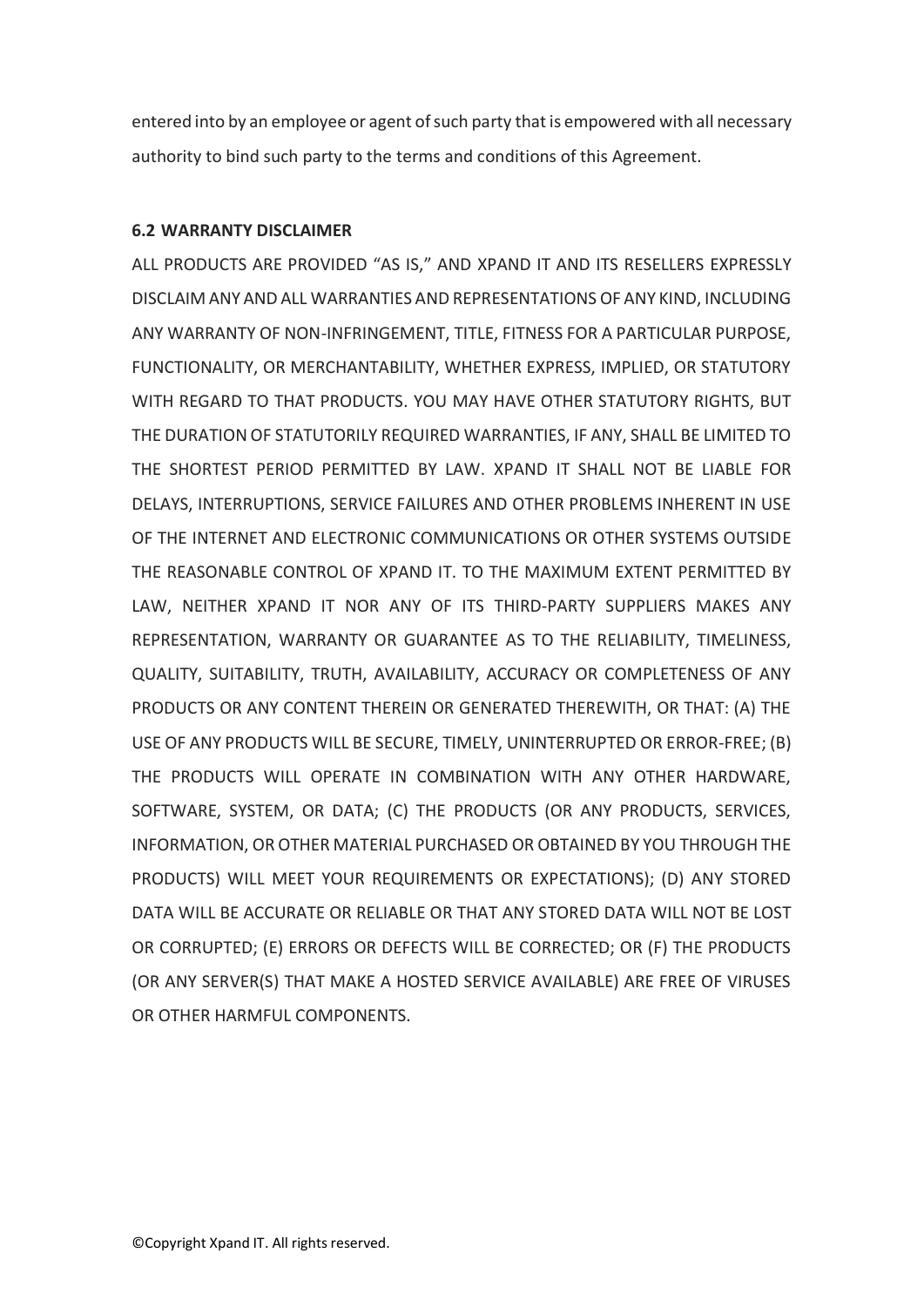### **7. BREACH BY LICENSEE**

### **7.1 General**

If the Licensee discovers it has breached any of its obligations under this EULA and in particular but not limited to the obligations in Clause 7, the Licensee must immediately report such breach to Licensor in writing.

### **7.2 Breach of Additional Licenses**

Where a breach involves the distribution or use of Software outside of the terms of the User License or any Additional User License (including but not limited to the use and distribution of Embedded Software), the Licensor and/or any third-party owner of Embedded Software will be entitled (without prejudice to any other right or claim that Licensor or any third party owner of Embedded Software may have against the Licensee) to charge the Licensee, in addition to any other Fees payable by Licensee under this EULA, a fee calculated based on the number of prohibited distributions or uses multiplied by the respective list prices that the Licensor and/or any third-party owner of Embedded Software charges for the Software or Embedded Software respectively.

### **8. INVESTIGATION OF UNAUTHORISED USE AND DISTRIBUTION**

If the Licensor reasonably suspects that the Software has been distributed to or obtained by any person or party without the Licensor's prior written consent, that the Embedded Software is being varied or accessed or used independently of the Software or that Licensee is otherwise breaching a term of this EULA and in particular, but without limitation, its obligations under Clause 7, the Licensor reserves the right to require the Licensee to provide an unqualified certificate executed by the Licensee's auditor verifying compliance with the terms of this EULA. Such requests shall be made no more frequently than once per calendar year. If such an unqualified certificate is not received by the Licensor within ninety (90) calendar days of being required, it will be considered that a breach of this EULA has occurred allowing the Licensor to terminate the licenses granted under this EULA.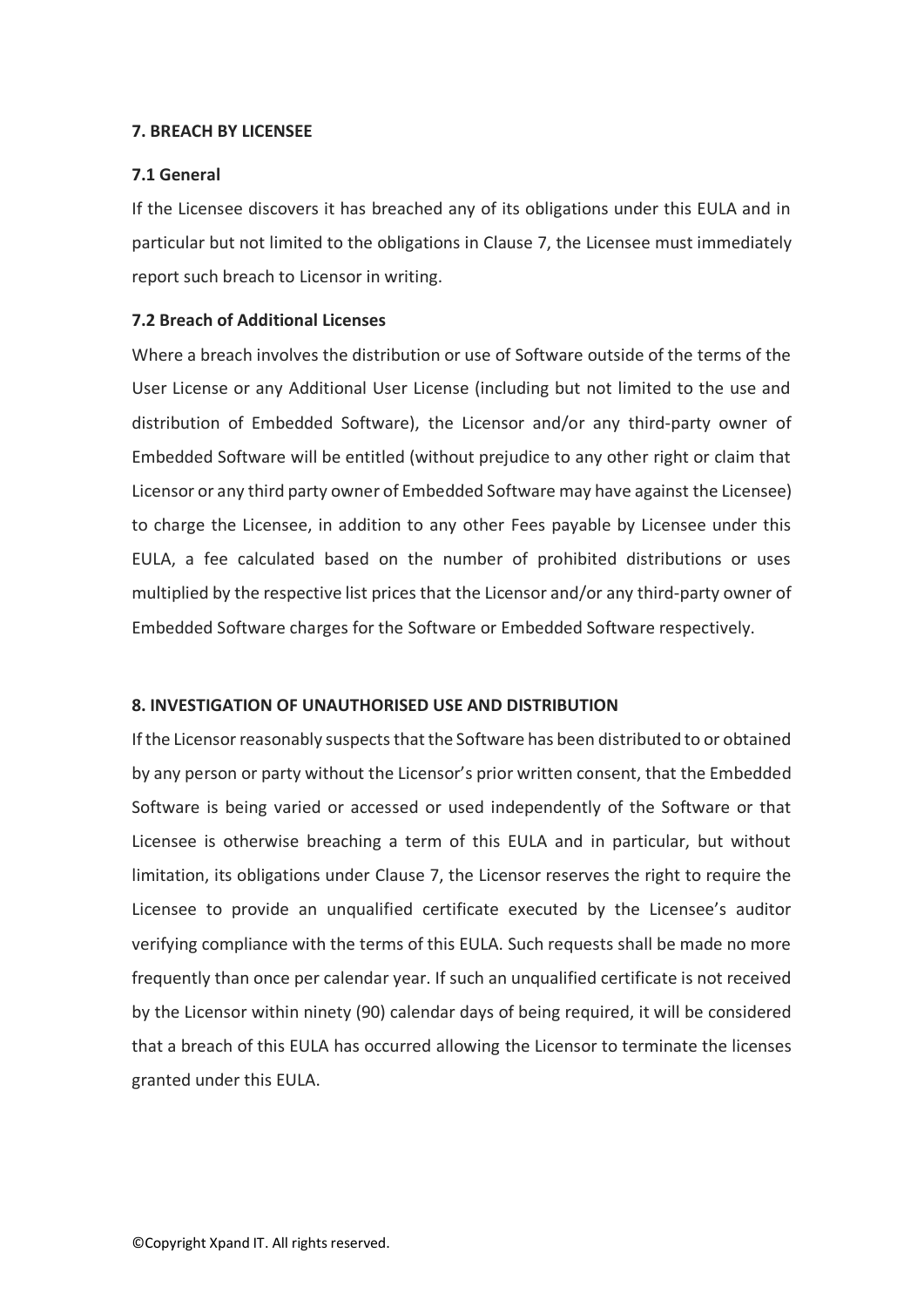### **9. TERMINATION**

### **9.1 Without prejudice to any other rights and in addition to any other termination rights in this EULA, the Licensor (XPAND IT) may terminate with immediate effect this EULA, through a written notification sent to the Licensee, if**

(a) the Licensee fails to comply with the terms and conditions of this EULA and does not amend that breach within fifteen (15) days from the date the Licensee receives from the Licensor the notification of said breach; or b) the Licensee suspends, or threatens to suspend, payment of its debts or is unable to pay (its debts as they fall due or admits inability to pay its debts or (being a company) is deemed unable to pay its debts; or (c) the Licensee commences negotiations with all or any class of its creditors with a view to rescheduling any of its debts, or makes a proposal for or enters into any compromise or arrangement with its creditors; or (d) a petition is filed, a notice is given, a resolution is passed, or an order is made, for or in connection with the winding up of Licensee (being a company) other than for the sole purpose of a scheme for a solvent amalgamation of Licensee with one or more other companies or the solvent reconstruction of the Licensee; or(e) an application is made to court, or an order is made, for the appointment of an administrator, or if a notice of intention to appoint an administrator is given or if an administrator is appointed over the Licensee (being a company); or (f) the holder of a qualifying floating charge over the assets of the Licensee (being a company) has become entitled to appoint or has appointed an administrative receiver; or (g) a person becomes entitled to appoint a receiver over the assets of the Licensee or a receiver is appointed over the assets of the Licensee; or(h) a creditor or encumbrancer of the Licensee attaches or Licensee takes possession of, or a distress, execution, sequestration or other such process is levied or enforced on or sued against, the whole or any part of the Licensee's assets and such attachment or process is not discharged within 14 days; or (i) the Licensee suspends or ceases, or threatens to suspend or cease, carrying on all or a substantial part of its business.

### **9.2 Immediately upon termination of a license granted under this EULA, the Licensee must at its own cost:**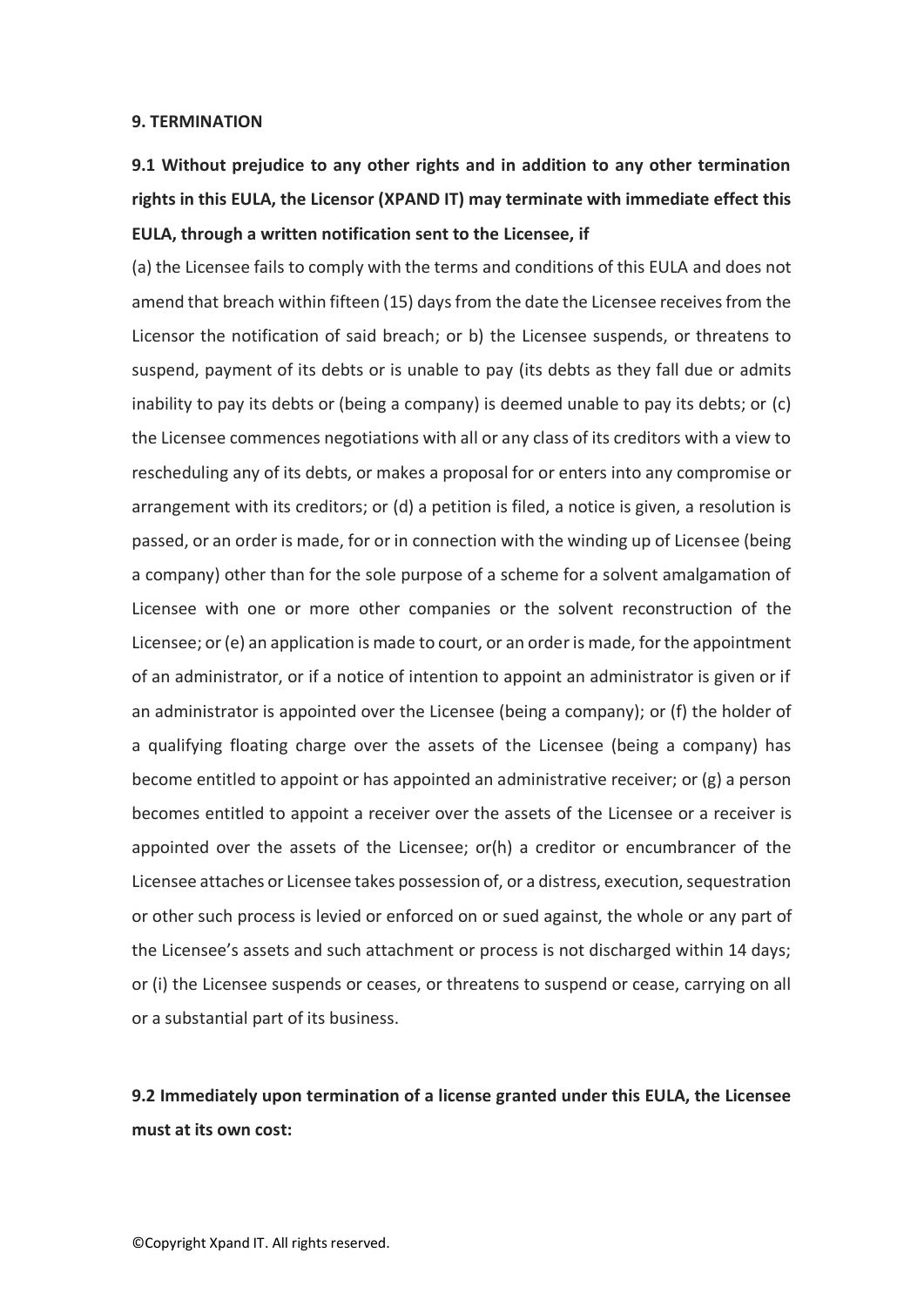(a) cease permitting access to and ensure that all Authorized Users immediately cease all use of the Software; and (b) remove all copies of the Software from its computer systems or any Uncontrolled Systems; and (c) provide the Licensor with written certification that it has destroyed all copies of the Software including but not limited to, all Accessible Code in its possession, custody or control.

### **9.3 Upon at least thirty (30) days' notice, the Licensor reserves the right to terminate any Internet-based services provided to the Licensee or made available to the Licensee through the use of the Software.**

**9.4** Each Party can terminate this EULA and associated Licenses for convenience by giving the other party 90 days prior written notice to the end of the then current Term, but Licensee will have no right to recover any amount already paid to Licensor.

### **10. INDEMNIFICATION**

### **10.1 Indemnification by Licensor**

Subject to Clause 12, the Licensor will indemnify and hold harmless the Licensee against all costs, expenses, losses and claims made against the Licensee as a result of any infringement of a third-party's intellectual property rights arising from the Licensee's or its Authorized User's use of the Software. The Licensee must notify promptly the Licensor of the charge of infringement or of the legal proceeding, give the Licensor sole control of the defense and related settlement negotiations, and Licensee must provide the Licensor, at the Licensor's expense, with reasonable assistance and information, but no cost or expense shall be incurred for the account of the Licensee without its prior written consent.

If the Software becomes, or in the opinion of the Licensor may become, the subject of a claim of infringement of any third-party's intellectual property rights, the Licensor may, at its option and at its discretion: (a) procure for the Licensee the right to use the Software free of any liability; (b) replace or modify the Software to make it noninfringing; or (c) refund any license Fees related to this Software paid by the Licensee. The foregoing states the sole liability of the Licensor and the exclusive Licensee remedy for any infringement of intellectual property rights by the Software or any other items provided by the Licensor under this EULA.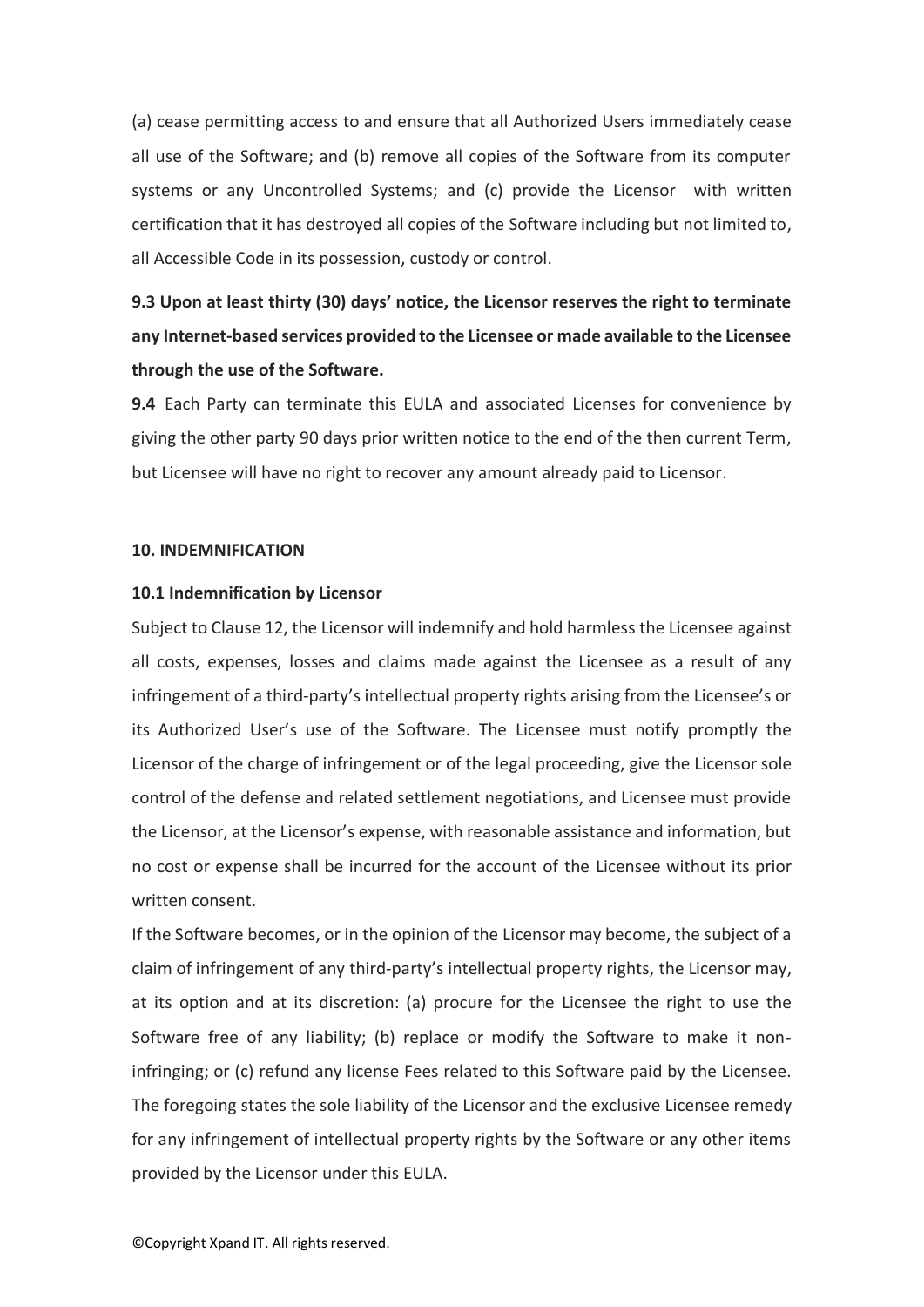### **10.2 Indemnification by Licensee**

The Licensee will indemnify and hold harmless the Licensor against all costs, expenses, losses and claims made against the Licensor as a result of any infringement of a thirdparty's intellectual property rights arising from the Licensee's or its Authorized User's unauthorized use of the Software under this EULA.

The Licensor must notify promptly the Licensee of the charge of infringement or of the legal proceeding, give the Licensee sole control of the defense and related settlement negotiations, and the Licensor must provide the Licensee, at the Licensee's expense, with reasonable assistance and information, but no cost or expense shall be incurred for the account of the Licensor without its prior written consent.

### **11. LIMITED WARRANTY**

### **11.1 Cloud Products Disclaimer of Warranties**

The Licensee acknowledges that the Licensor's Cloud Products are hosted by thirdparties, and that the availability of those Cloud Products is subject to the third-party's Service Level Agreement.

### **11.2 Non-excludable Remedies**

The Licensee may have remedies against the Licensor imposed by law or statute that cannot be excluded by the Licensor and its third-party suppliers. To the extent the Licensee has such legal remedies against the Licensor or its third-party suppliers then to the fullest extent permitted by law, the Licensor and its third-party suppliers' liability are limited (a) at the Licensor's option, to: (i) in the case of the Software: 1) repairing or replacing the Software; or 2) the cost of such repair or replacement; and (ii) in the case of Maintenance; 1) resupply of the Maintenance; or 2) the cost of having the Maintenance supplied again; or (b) if the limitation is not applicable, then the Licensor's maximum liability shall be equal to two times the amount actually paid by the Licensee for the Software.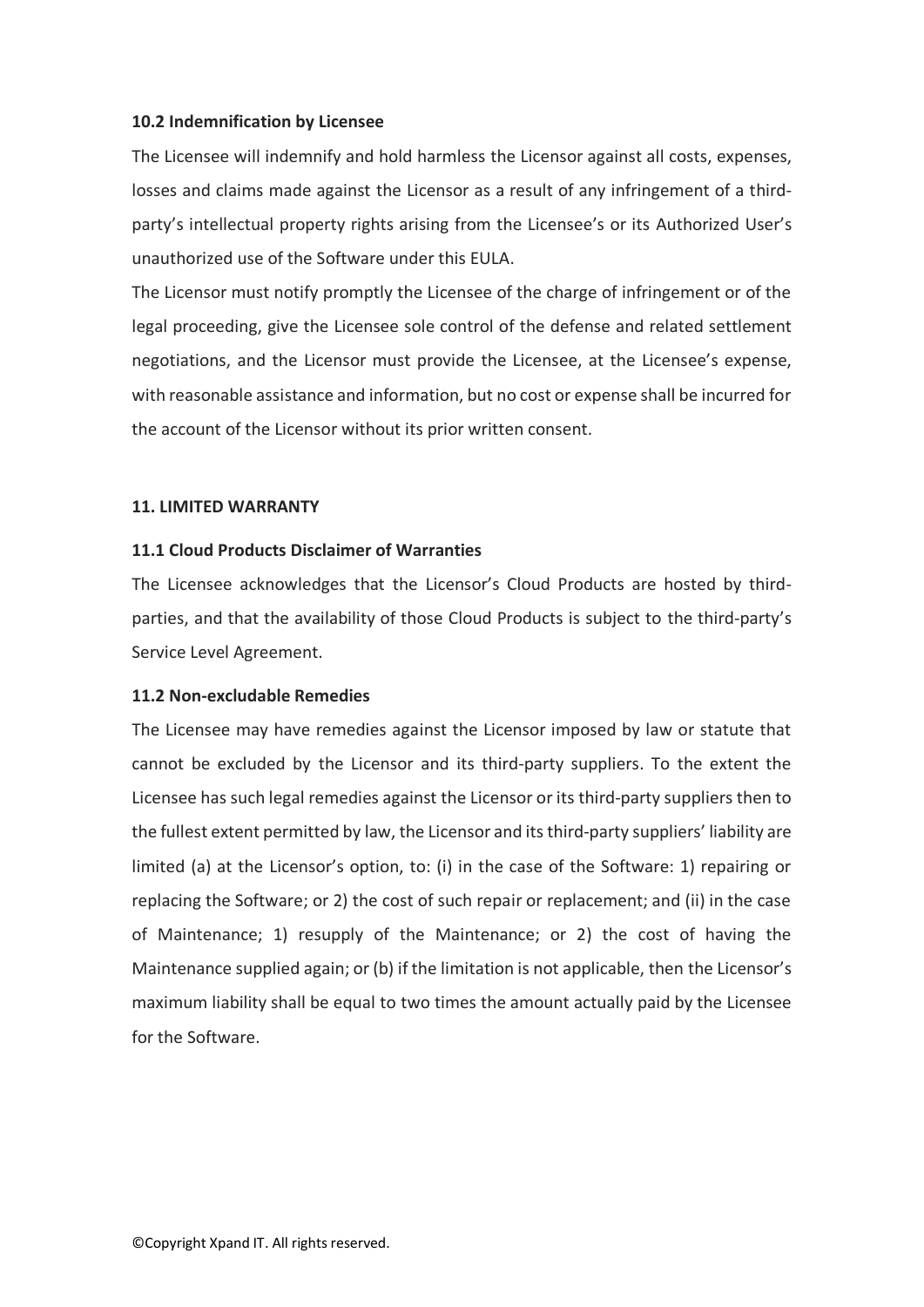### **12. LIMITATION OF LIABILITY**

### **12.1 The Licensor shall not be liable to the Licensee where faults arise from:**

(a) the possession, use, development, modification or maintenance of the Software (or any part thereof) by the Licensee other than in accordance with this EULA, if the infringement would have been otherwise avoided;

(b) misuse, incorrect use of or damage to the Software from whatever cause (other than any act or omission by Licensor);

(c) any breach of the Licensee's obligations under this EULA;

(d) any modification not authorized by Licensor resulting in a departure from this EULA; or

(e) any operator error on the part of the Licensee.

### **12.2 Limitation on Damages**

Notwithstanding anything in this Agreement and except for liabilities arising from

(i) the indemnity obligations under Clause 10 (indemnity),

(ii) the gross negligence or willful misconduct of a party, or

(iii) the breach of a party's obligations under Clause 5 (IP), in no event shall

(a) the Licensor or Licensor's third-party suppliers be liable with respect to any subject matter of this Agreement under any contract; tort including negligence or strict liability; indemnity or other legal, contractual or equitable theory for any indirect, special, punitive, incidental or consequential damages, however caused and whether or not advised in advance of the possibility of such damages; damages for lost profits or lost data; or cost of procurement of substitute goods, technology or services; or

(b) the Licensor's aggregate liability arising under, with respect to, or in connection with this Agreement exceed three times the Fees actually paid by the Licensee for the Software.

### **13. DATA PROTECTION**

The Licensee agrees to execute the Data Processing Addendum.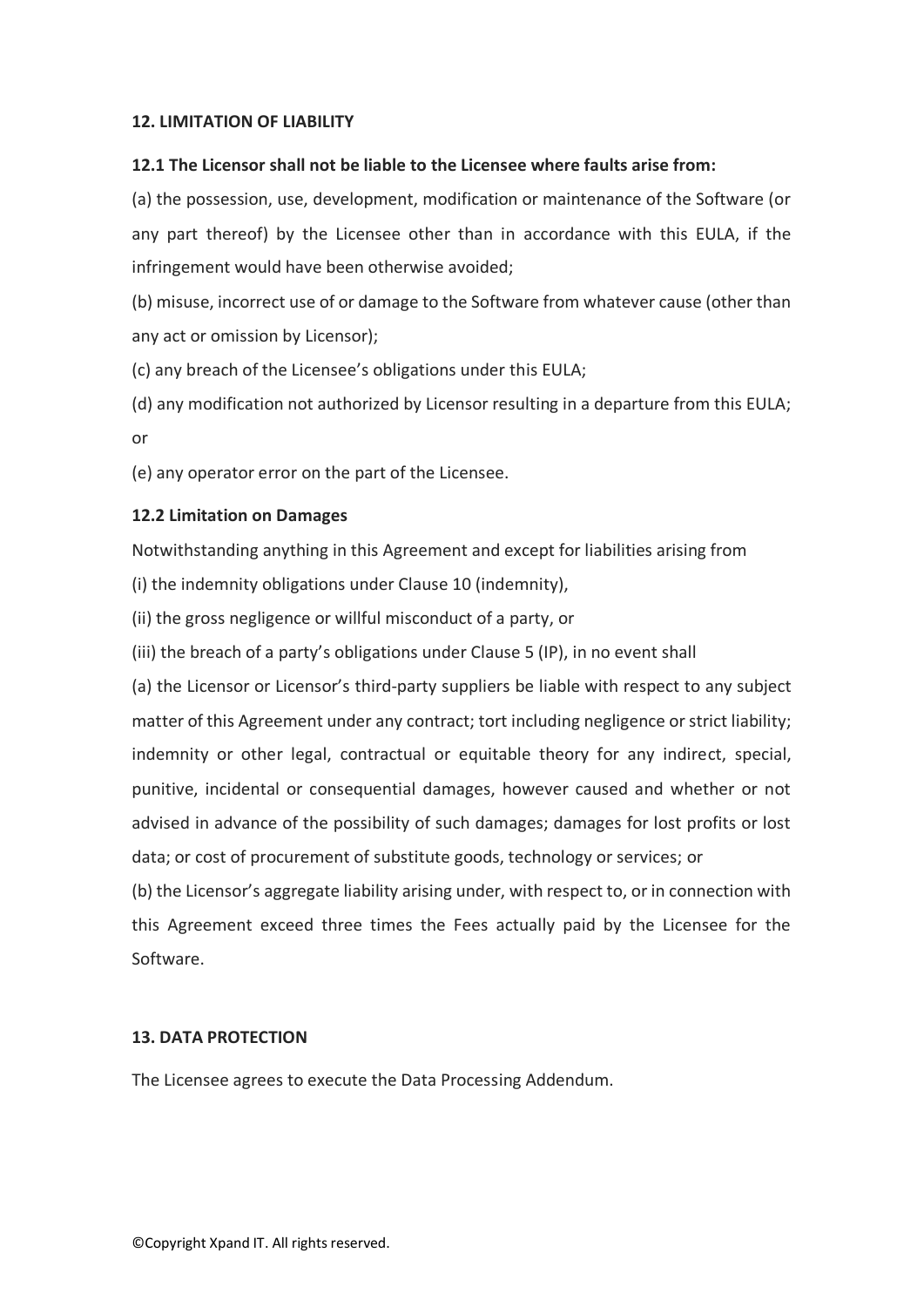### **14. LICENSEE PUBLICITY RIGHTS**

During this EULA validity, the Licensee grants the Licensor the right to include Licensee as a customer in Software promotional material, including the Licensee's logo. The Licensee can deny Licensor this right at any time by submitting a written request via email to [marketing@xpand-it.com,](mailto:marketing@xpand-it.com) requesting to be excluded from Software promotional material. Requests generally are acted upon within thirty (30) calendar days.

### **15. IMPROVING LICENSOR'S PRODUCTS**

The Licensor is always striving to improve its products. In order to do so, the Licensor needs to collect information about its users and to measure, analyze, and aggregate how its users interact with its products, such as usage patterns and characteristics of its user base. The Licensor collects such information and uses the information as per its [Privacy](https://www.xpand-it.com/privacy-policy-p01-2018316-01/)  [Policy.](https://www.xpand-it.com/privacy-policy-p01-2018316-01/) The Licensee declares hereby to authorize Licensor to collect and treat that information just for the purposes referred above, and the Licensee also declares to have reviewed and agreed to the Licensor's [Privacy Policy.](https://www.xpand-it.com/privacy-policy-p01-2018316-01/)

### **16. AMENDMENT**

This EULA may not be amended except with the written and specified agreement of the Licensor whose consent may be withheld at its complete discretion without any requirement to provide reasons.

#### **17. ASSIGNMENT**

The Licensee may assign this EULA to: (i) succeeding parties in the case of a merger, acquisition or change of control; or (ii) if the Licensee is a supplier to a government agency; provided, however, that in each case, (a) the Licensor is notified in writing within ninety (90) days of such assignment, (b) the assignee agrees to be bound by the terms and conditions contained in this EULA and (c) upon such assignment the assignee makes no further use of the Software licensed under this EULA.

Licensor may assign its rights and obligation under this EULA without the consent of the Licensee. Any permitted assignee shall be bound by the terms and conditions of this Agreement.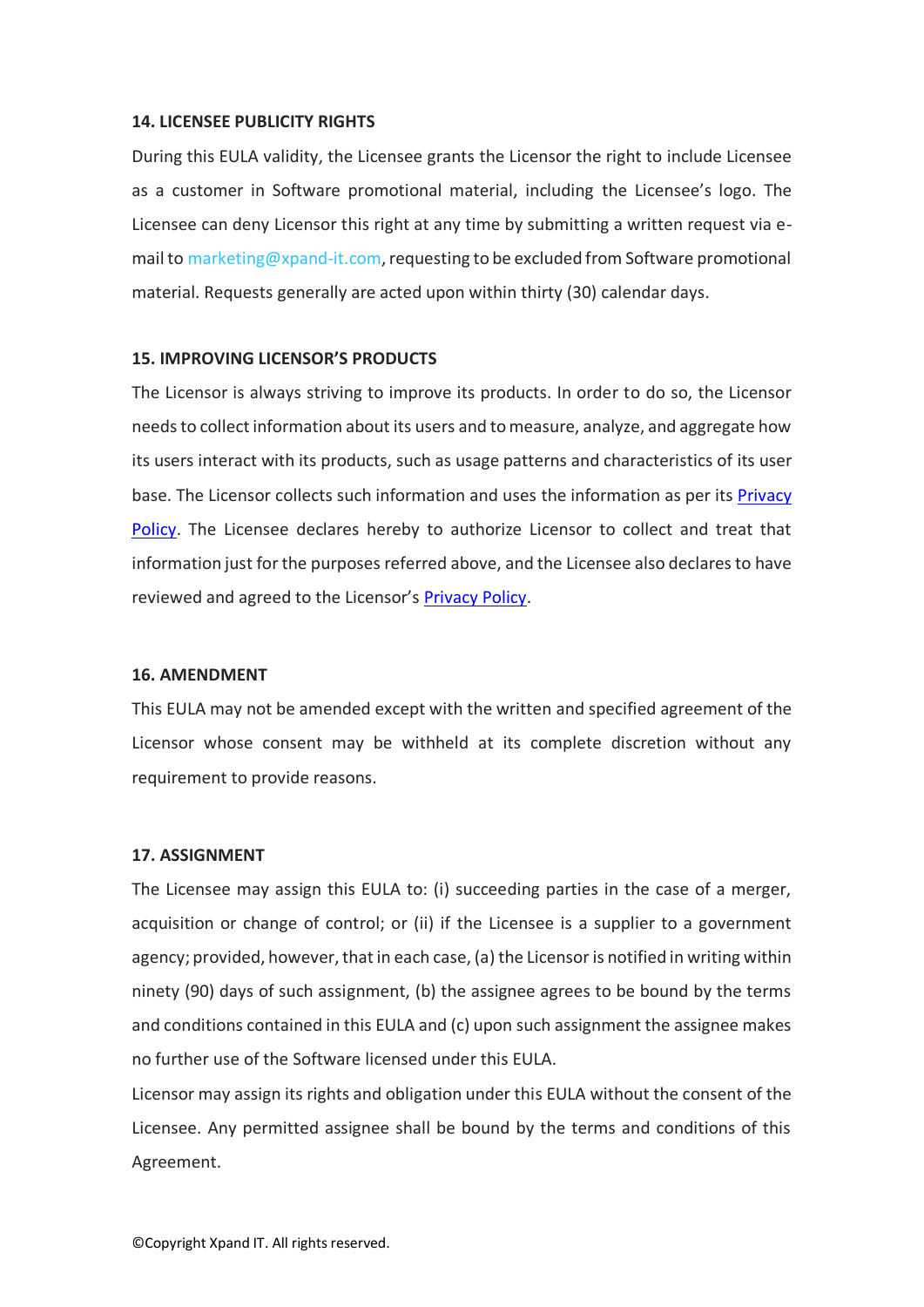### **18. EXPORT RESTRICTIONS**

The export of the Software from the country of original Purchase may be subject to control or restriction by applicable local law. The Licensee is responsible for determining the existence and application of any such law to any proposed export and for obtaining any needed authorization and Licensor shall provide all information required for the purpose of assessing the export control regime (for example, but not limited to, ECCN numbers). The Licensee agrees not to export the Software from any country in violation of applicable legal restrictions on such export.

### **19. GOVERNING LAW AND EXCLUSIONS**

### **19.1 Governing Law and Venue**

This EULA and any disputes or claims arising out of or in connection with its subject matter or formation (including non-contractual disputes or claims) are governed by and construed in accordance with the laws of Portugal and any legal action or proceeding arising out of it will be brought exclusively in the Tribunal da Comarca de Lisboa and each party irrevocably submits to the jurisdiction and venue of that court.

### **19.2 Exception from Jurisdiction.**

Notwithstanding the foregoing, the parties reserve the right to seek and obtain injunctive relief, whether in the form of a temporary restraining order, preliminary injunction, injunction to enforce an arbitration award, or other order of similar import, including obtaining full payment of all fees and costs under this Agreement from any court of competent jurisdiction (e.g. local courts at the Licensee's place of residence) prior to, during, or after commencement or prosecution of any other court or arbitration proceedings or the final decision and award of the arbitrators.

### **19.3 Exclusion of UN Convention**

The terms of the United Nations Convention on Contracts for the Sale of Goods do not apply to this EULA.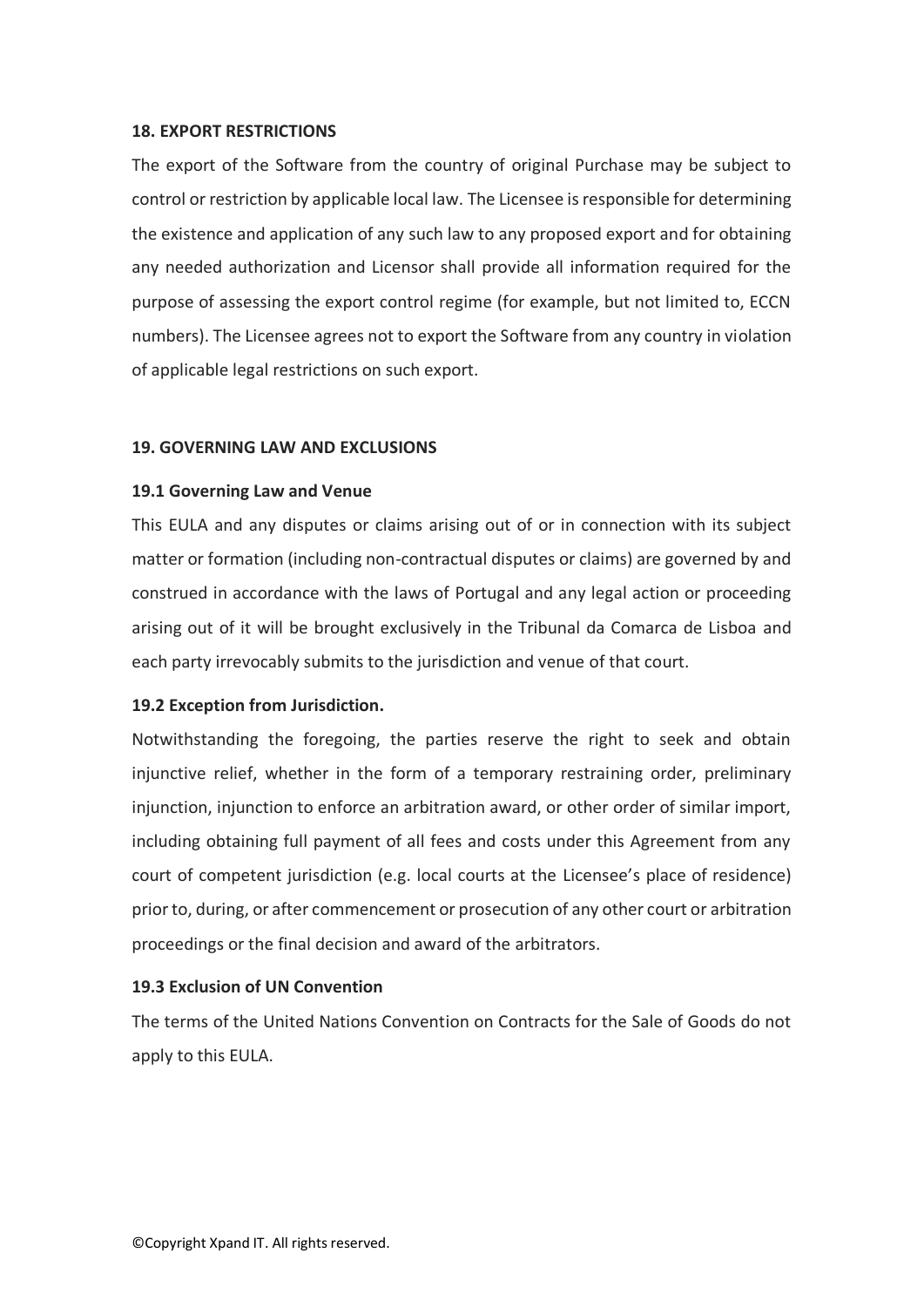### **20. ENTIRE AGREEMENT**

**20.1** This EULA (and any addendum or amendment to this EULA which is included with the Software) is the entire agreement between the Licensee and the Licensor relating to the Software and they supersede all prior or contemporaneous oral or written communications, proposals and representations with respect to the Software or any other subject matter covered by this EULA.

**20.2** Each party acknowledges that, in entering into this EULA (and the documents referred to in it), neither relies on any statement, representation, assurance or warranty ("Representation") of any person (whether a party to this EULA or not) other than as expressly set out in this EULA or those documents.

**20.3** Nothing in this clause shall limit or exclude any liability for fraud.

### **21. NOTICES**

All notices to Licensor must be sent to:

Xpand IT: Rua do Mar Vermelho nº 2 Fracção 2.3, 1990-152 Lisboa E-mail: [mail@xpand-it.com](mailto:mail@xpand-it.com)

All notices to the Licensee will be sent to the physical address or the email address provided by Licensee upon purchase of the software.

Notice will be deemed received and properly served twenty-four (24) hours after an electronic communication (including e-mail) is sent, or three (3) days after the date of posting of any letter. In proving the service of any notice, it will be sufficient to prove, in the case of a letter, that such letter was properly addressed, stamped and placed in the post and, in the case of an electronic communication, that such e-mail was sent to the specified e-mail address of the addressee.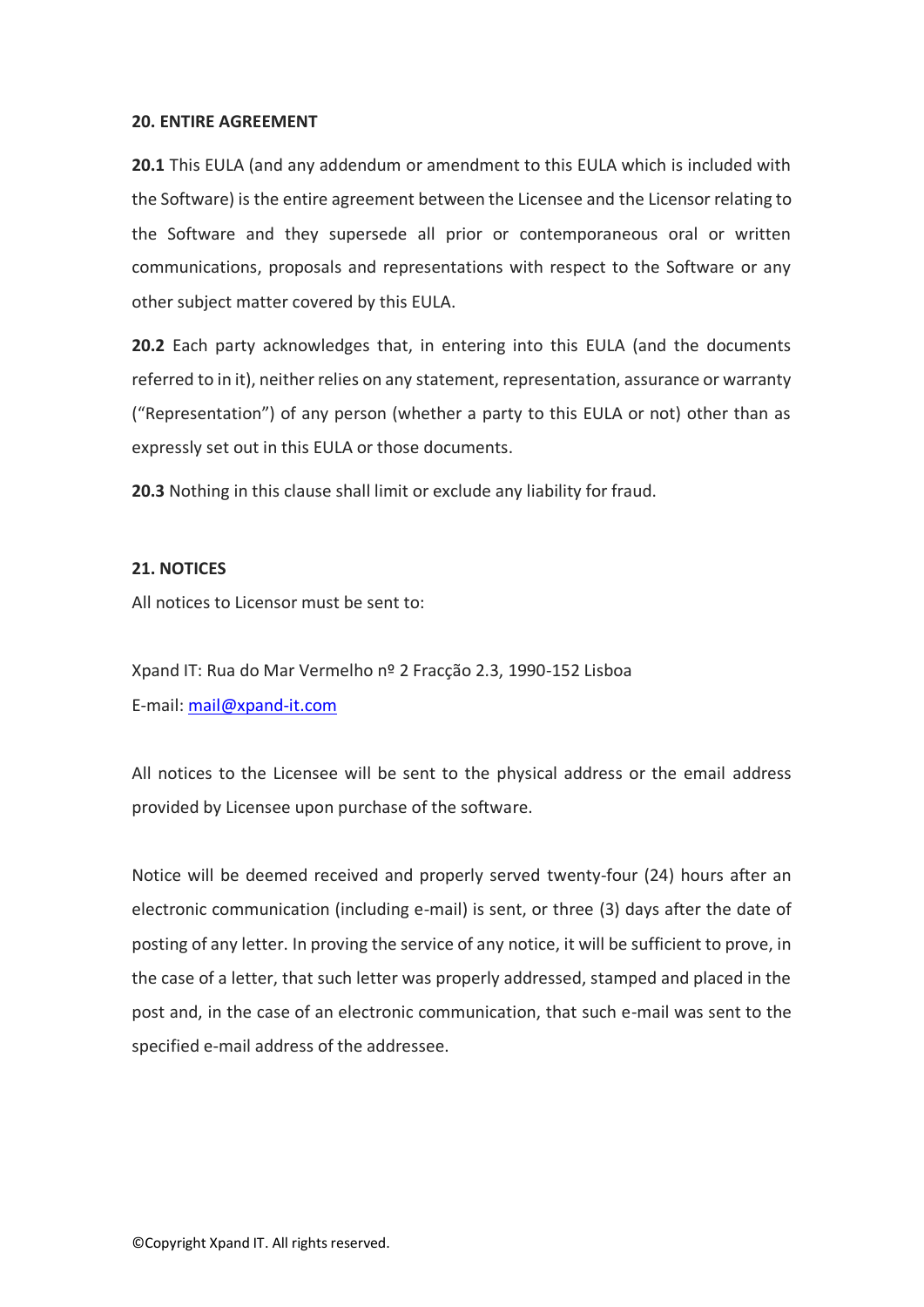### **22. WAIVER**

**22.1** If the Licensor fails, at any time during the term of this EULA, to insist upon the strict performance of any of the Licensee's obligations under this EULA, or if the Licensor fails to exercise any of the rights or remedies to which it is entitled under this EULA, this shall not constitute a waiver of such rights or remedies and shall not relieve the Licensee from compliance with such obligations.

**22.2** A waiver by the Licensor of any default shall not constitute a waiver of any subsequent default.

**22.3** No waiver by the Licensor of any of these terms and conditions shall be effective unless it is expressly stated to be a waiver and is communicated to the Licensee in writing.

### **23. SEVERABILITY**

**23.1** If any provision of the EULA (or part of a provision) is found by any court or administrative body of competent jurisdiction to be invalid, unenforceable or illegal, the other provisions shall remain in force.

**23.2** If any invalid, unenforceable or illegal provision would be valid, enforceable or legal if some part of it were deleted, the provision shall apply with the minimum modification necessary to make it legal, valid and enforceable and to give effect to the commercial intention of the parties.

### **24. NO PARTNERSHIP**

Nothing in the EULA is intended to, or shall be deemed to, establish any agency, partnership or joint venture between any of the parties, constitute any party the agent of another party, nor authorize any party to make or enter into any commitments for or on behalf of any other party.

### **25. RULES OF INTERPRETATION**

In this EULA, the following rules apply: